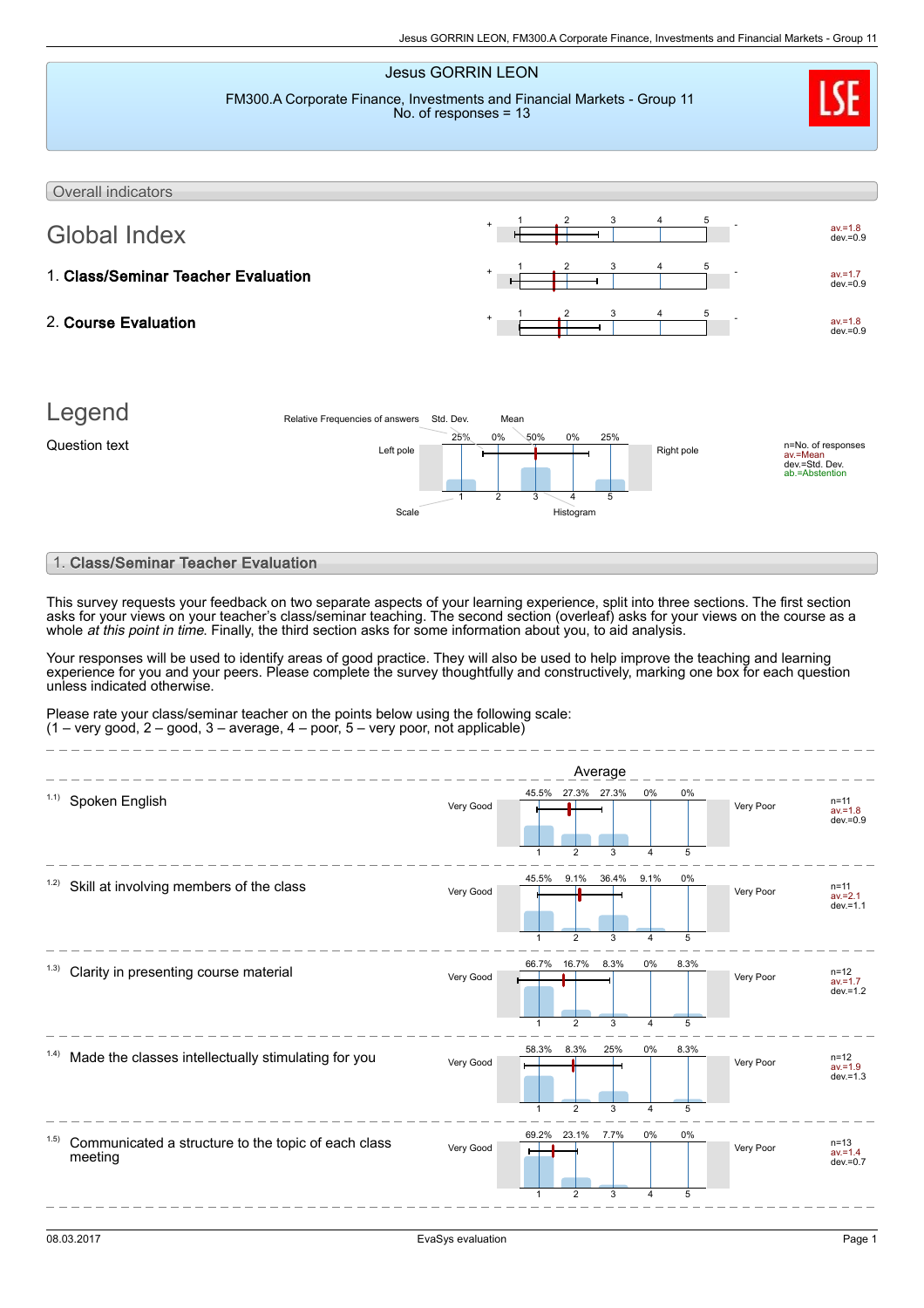| 1.6)  | Provided helpful feedback on your work/performance                                                        | Very Good      | 16.7%<br>16.7%<br>66.7%<br>$\overline{2}$<br>3 | $0\%$<br>0%<br>5<br>4 | Very Poor          | $n = 12$<br>$av = 1.5$<br>$dev = 0.8$ |
|-------|-----------------------------------------------------------------------------------------------------------|----------------|------------------------------------------------|-----------------------|--------------------|---------------------------------------|
| 1.7)  | Improved your understanding of the course material                                                        | Very Good      | 75%<br>16.7%<br>8.3%<br>$\overline{2}$<br>3    | $0\%$<br>0%<br>5<br>4 | Very Poor          | $n = 12$<br>$av = 1.3$<br>$dev = 0.7$ |
| (1.8) | Please rate your own contribution to classes/<br>seminars using the same scale                            | Very Good      | 36.4% 45.5%<br>18.2%<br>$\mathcal{P}$<br>3     | 0%<br>0%<br>5<br>4    | Very Poor          | $n = 11$<br>$av = 2.3$<br>$dev = 0.8$ |
| 1.9)  | In general, how satisfied have you been so far with<br>the class teaching on this course by this teacher? | Very Satisfied | 54.5%<br>36.4%<br>0%<br>$\mathcal{P}$<br>3     | 9.1%<br>0%<br>5<br>Δ  | Not Very Satisfied | $n = 11$<br>$av = 1.6$<br>$dev = 0.9$ |

 $1.10$ ) Please write below aspects of this teacher's class/seminar teaching that you think could be improved and/or aspects that were particularly helpful.

Excellent teacher

very deep understanding of the materials<br>by glass feacher

- It is very helpful that Jesus clearly<br>explains the answers + makes sere<br>everyone's que stions are answered.<br>- He is also very encouraging when people<br>as contribute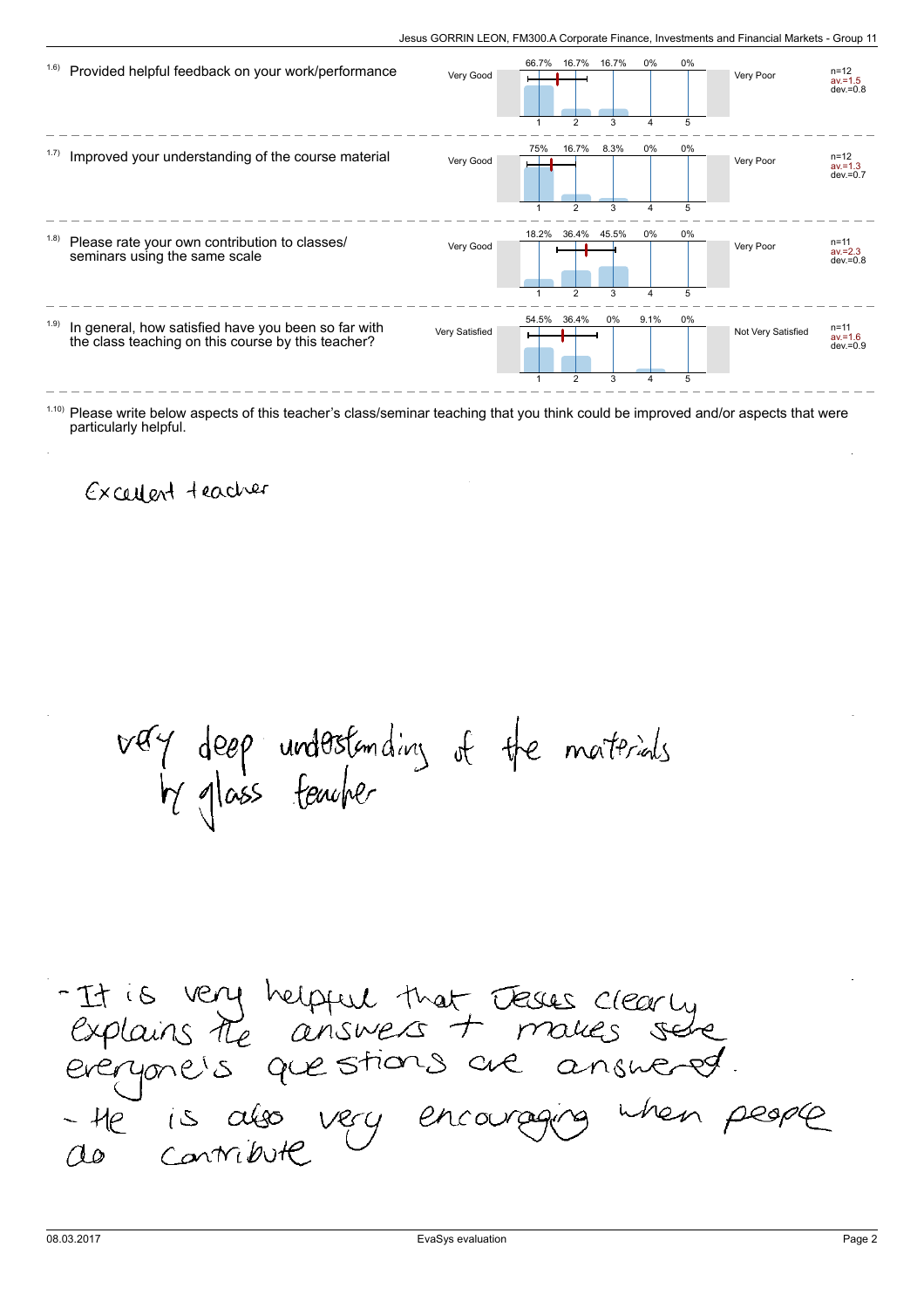|       | 2. Course Evaluation                                                                                                                    |                    |                                                                            |         |                      |                                               |
|-------|-----------------------------------------------------------------------------------------------------------------------------------------|--------------------|----------------------------------------------------------------------------|---------|----------------------|-----------------------------------------------|
| 2.1)  | How do you rate the reading list(s) provided for this<br>course?                                                                        | Very Good          | 18.2%<br>36.4%<br>9.1%<br>36.4%<br>2<br>3<br>4                             | 0%<br>5 | Very Poor            | n=11<br>$av = 2.4$<br>$dev = 0.9$<br>$ab = 1$ |
| 2.2)  | How many hours of independent study do you put into this course each week?                                                              |                    |                                                                            |         |                      |                                               |
|       |                                                                                                                                         | More than 10 hours |                                                                            |         | 0%                   | $n = 11$                                      |
|       |                                                                                                                                         | 6-10 hours         |                                                                            |         | 27.3%                |                                               |
|       |                                                                                                                                         | 2-5 hours          |                                                                            |         | 63.6%                |                                               |
|       |                                                                                                                                         | Less than 2 hours  |                                                                            |         | 9.1%                 |                                               |
|       |                                                                                                                                         | None               |                                                                            |         | 0%                   |                                               |
|       |                                                                                                                                         | Not applicable     |                                                                            |         | 0%                   |                                               |
| 2.3)  | How useful have you found the Moodle and/or any<br>other course materials?                                                              | Very Good          | 27.3%<br>45.5% 27.3%<br>0%<br>$\overline{2}$<br>3<br>$\overline{4}$        | 0%<br>5 | Very Poor            | $n = 11$<br>$av = 2$<br>$dev = 0.8$           |
| 2.4)  | How satisfied have you been with this course<br>content as a whole to date?                                                             | Very Satisfied     | 0%<br>46.2%<br>38.5% 15.4%<br>$\overline{2}$<br>3<br>4                     | 0%<br>5 | Not At All Satisfied | $n = 13$<br>$av = 1.7$<br>$dev = 0.8$         |
| 2.5)  | How satisfied have you been with the lectures as a<br>whole to date?                                                                    | Very Satisfied     | 45.5%<br>36.4% 18.2%<br>0%<br>2<br>3<br>4                                  | 0%<br>5 | Not At All Satisfied | $n = 11$<br>$av = 1.7$<br>$dev = 0.8$         |
| 2.6)  | How satisfied have you been with the integration of<br>classes with lectures?                                                           | Very Satisfied     | 50%<br>0%<br>33.3% 16.7%<br>3<br>4                                         | 0%<br>5 | Not At All Satisfied | $n = 12$<br>$av = 1.7$<br>$dev = 0.8$         |
| 2.7)  | How satisfied have you been with the amount of<br>contact time with teachers for this course?                                           | Very Satisfied     | 16.7% 16.7%<br>58.3%<br>8.3%<br>2<br>3<br>1<br>4                           | 0%<br>5 | Not At All Satisfied | $n = 12$<br>$av = 1.8$<br>$dev = 1.1$         |
| (2.8) | How satisfied are you that the feedback received on<br>this course will be helpful in preparing you for the<br>final course assessment? | Very Satisfied     | 54.5%<br>27.3%<br>9.1%<br>9.1%<br>$\overline{2}$<br>3<br>$\mathbf{1}$<br>4 | 0%<br>5 | Not At All Satisfied | $n = 11$<br>$av = 1.7$<br>$dev = 1$           |
| 2.9)  | Would you recommend this course to other students?                                                                                      |                    |                                                                            |         |                      |                                               |
|       |                                                                                                                                         | Yes                |                                                                            |         | 83.3%                | $n = 12$                                      |
|       |                                                                                                                                         | Maybe              |                                                                            |         | 8.3%                 |                                               |
|       |                                                                                                                                         | No <sub>1</sub>    |                                                                            |         | 8.3%                 |                                               |
|       |                                                                                                                                         |                    |                                                                            |         |                      |                                               |

Please write below what you think could be improved about this course as a whole and/or aspects of the course that have been particularly positive. 2.10)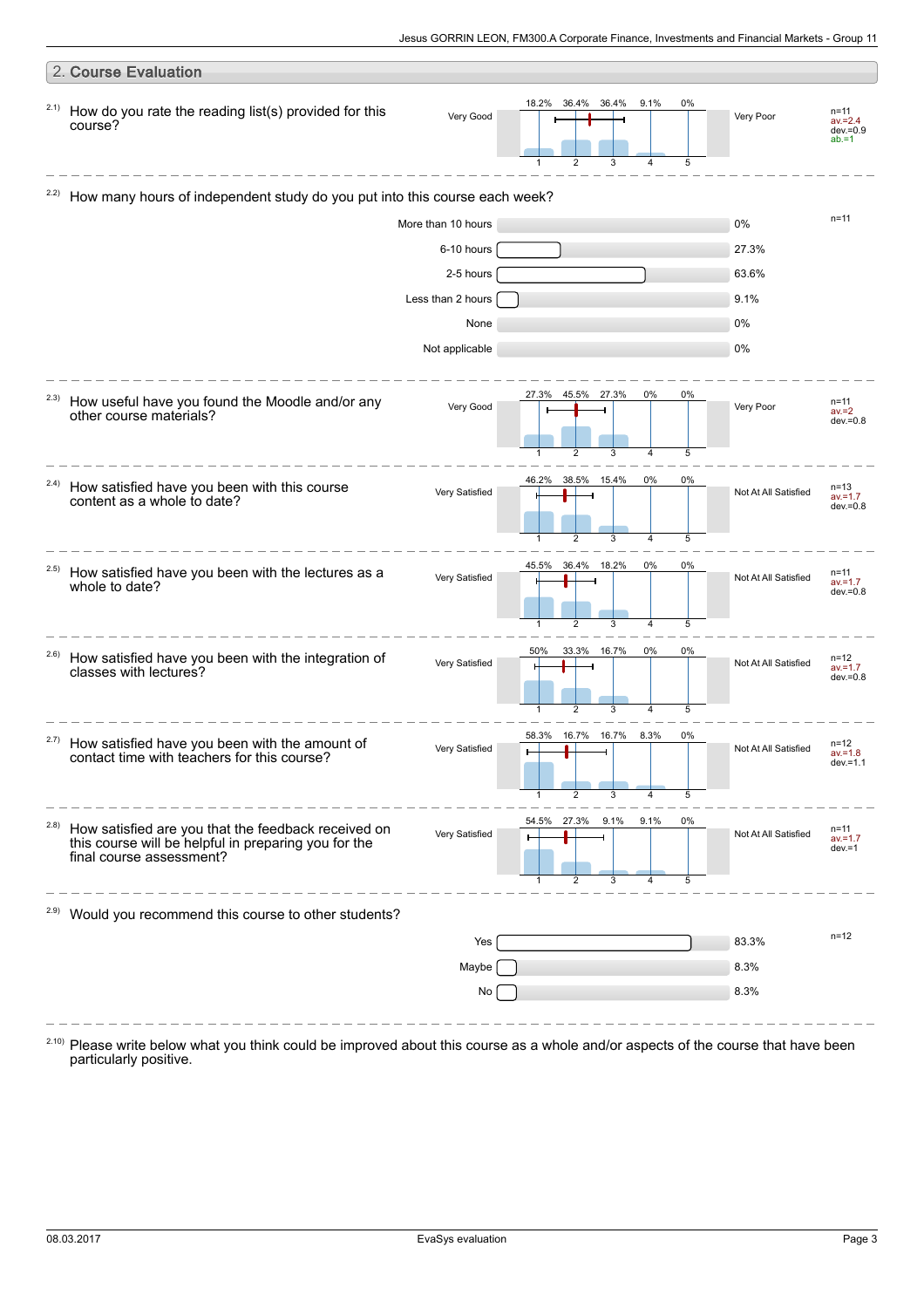$v$ sefu

More exercises and questions for LT. 3 is loo little per week

# · Pare of recruces has been helpful

## 3. Your Information

| 3.1)<br>Which category of student are you?                                                                      |                 |  |  |  |  |  |  |
|-----------------------------------------------------------------------------------------------------------------|-----------------|--|--|--|--|--|--|
| First Year Undergraduate                                                                                        | $n = 12$<br>0%  |  |  |  |  |  |  |
| Second Year Undergraduate                                                                                       | 0%              |  |  |  |  |  |  |
| Third Year Undergraduate                                                                                        | 100%            |  |  |  |  |  |  |
| <b>General Course</b>                                                                                           | 0%              |  |  |  |  |  |  |
| Intercollegiate                                                                                                 | 0%              |  |  |  |  |  |  |
| Certificate                                                                                                     | 0%              |  |  |  |  |  |  |
| Diploma                                                                                                         | 0%              |  |  |  |  |  |  |
| Masters                                                                                                         | 0%              |  |  |  |  |  |  |
| Socrates or Erasmus                                                                                             | 0%              |  |  |  |  |  |  |
| Research                                                                                                        | 0%              |  |  |  |  |  |  |
| Other                                                                                                           | 0%              |  |  |  |  |  |  |
| 3.2)<br>Which of the reasons given below describe why you are taking the course? (Please select all that apply) |                 |  |  |  |  |  |  |
| It is compulsory for my degree programme                                                                        | $n=13$<br>46.2% |  |  |  |  |  |  |
| I am interested in the subject matter                                                                           | 46.2%           |  |  |  |  |  |  |
| It was recommended to me by other students                                                                      | 0%              |  |  |  |  |  |  |
| It was recommended to me by a tutor                                                                             | 0%              |  |  |  |  |  |  |
| Other                                                                                                           | 0%              |  |  |  |  |  |  |
|                                                                                                                 |                 |  |  |  |  |  |  |